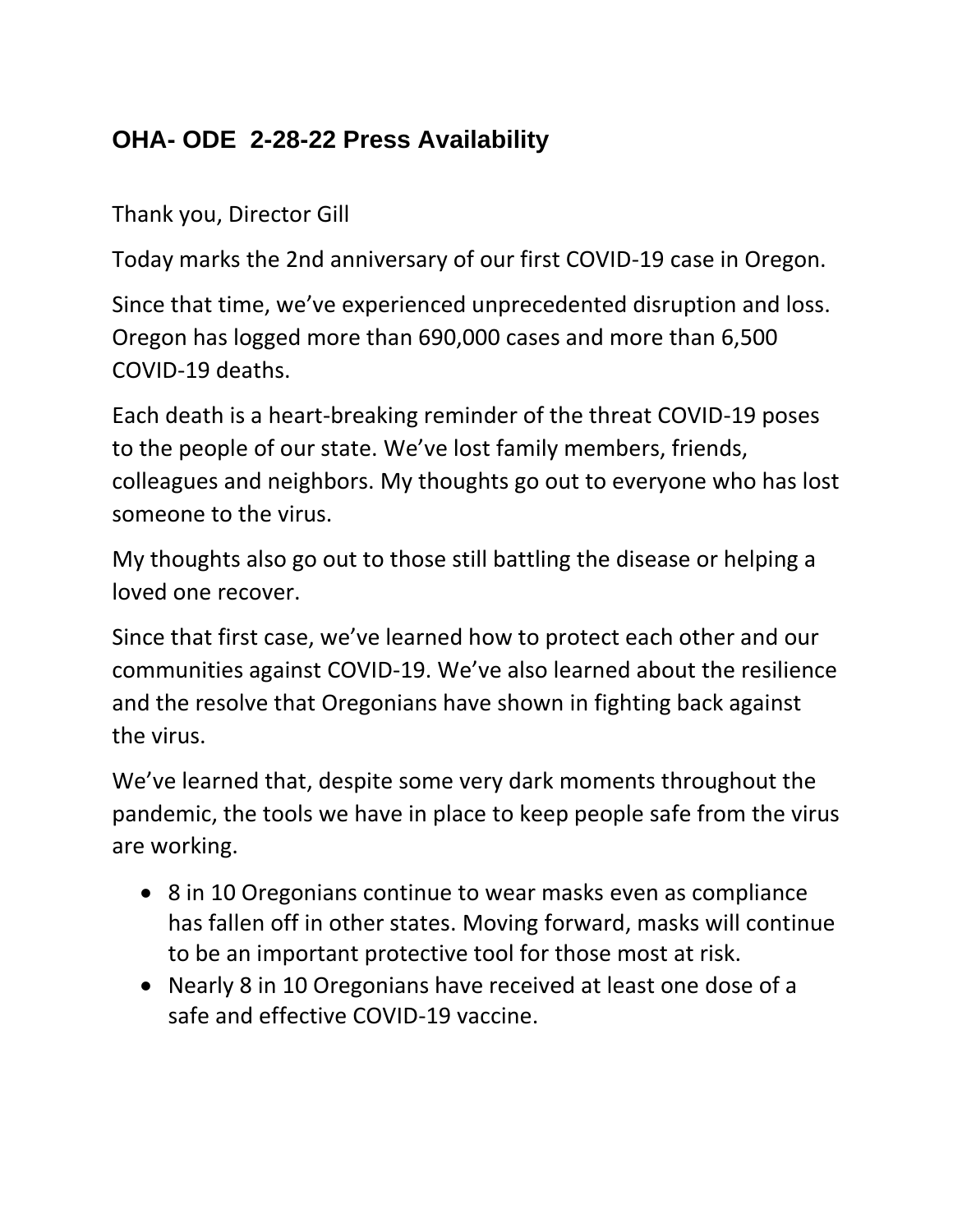The fidelity Oregonians have shown in wearing masks, getting vaccinated then boosted and keeping socially distant has helped keep the virus from overtaking us and overtopping our hospitals.

COVID-19 hospitalizations are dropping steeply—and are far outpacing projections. Oregon's hospitalization rates during the Omicron surge are a third lower than the national average, according to OHSU health scientists.

Only 30 days ago, OHA reported 1,125 COVID-19 hospitalizations and our expectations were dire. Today, we are reporting 479 hospitalizations – a 57% decline. At the present pace, hospitalizations could fall below pre-Omicron levels by next week.

That is why, today we can confidently announce another step forward in our response to COVID-19. In concert with California and Washington, we'll lift indoor and school mask requirements on March 11th.

Our announcement follows updated CDC guidance for states on masks – but more importantly, it's made possible by the continuing decline in hospitalizations we've seen in Oregon.

This welcome trend is a direct result of the protective measures Oregonians have employed to prevent the spread of COVID-19.

Your exemplary effort is driving this extraordinary progress. Thank you.

Some people may ask, based on the CDC's recommendation, why can't we lift mask requirements today?

It's important to remember that under the CDC's updated risk criteria, most counties in Oregon remain at "high risk."